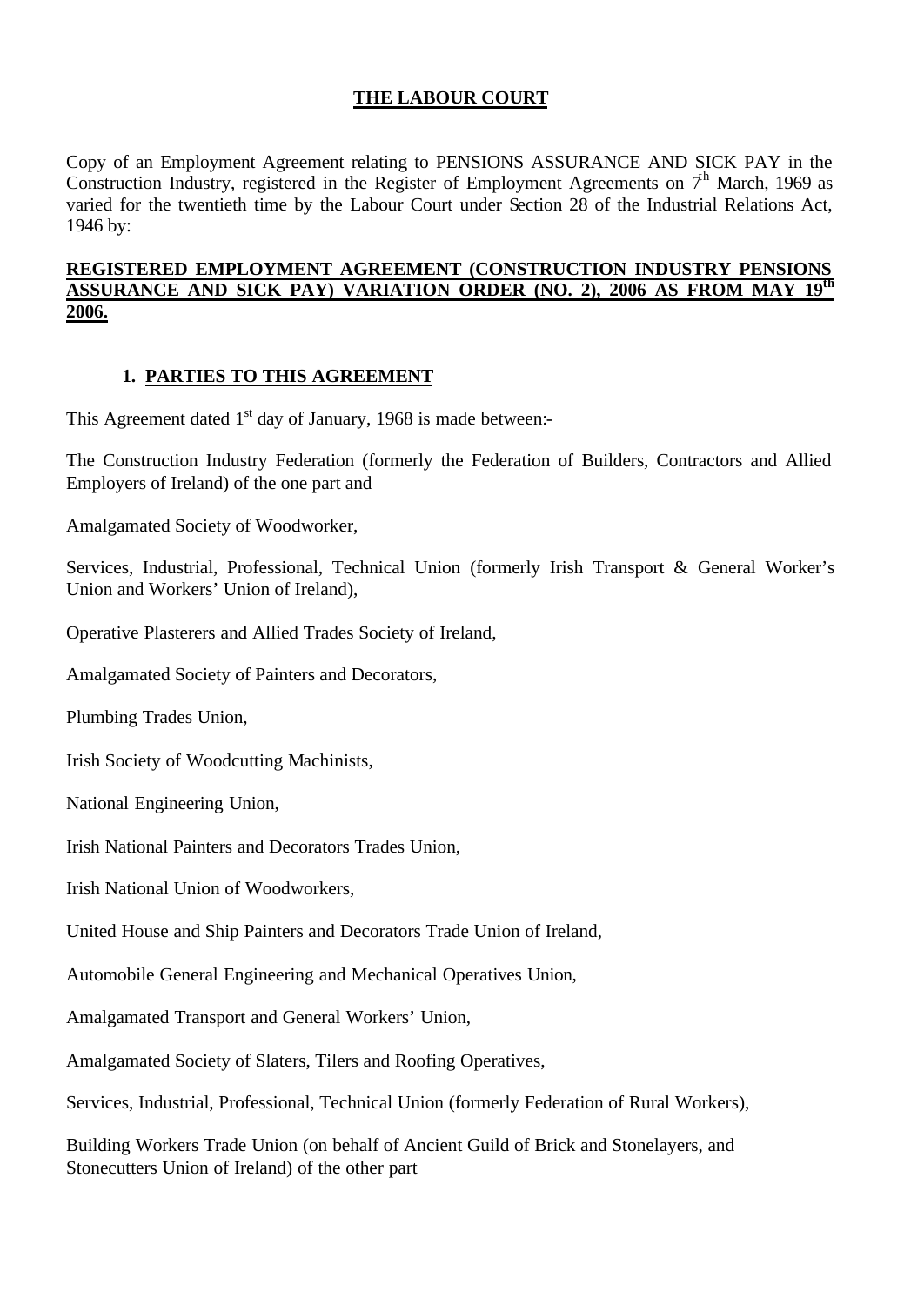## **2. CLASS OF WORKERS TO WHOM THIS AGREEMENT APPLIES**

This Agreement applies to workers, both male and female, who are employed in one of the undermentioned capacities by Building or Civil Engineering firms as defined in the first Schedule hereto and to their employers.

- (a) Craftsmen: Brick and Stonelayers, Carpenters and Joiners, Floorlayers (Dublin County Borough and County and Bray Urban District), Glaziers, Painters, Plasterers, Plumbers, Slaters and Tilers, Stonecutters, Woodcutting Machinists, and Apprentices to the foregoing craftsmen.
- (b) Construction Operatives.

### **3. PENSION AND MORTALITY BENEFITS**

- (a) Every employer to whom this Agreement applies shall become and remain a party to a contributory scheme approved by the Revenue Commissioners for Income Tax purposes under Part XII of the Income Tax Act, 1967 or any other relevant legislation for the time being in force – the main purpose of which shall be the provision of the benefits for every worker who shall have been employed by such an employer for not less than a specified period before retirement of such worker from such employment at a specified age or after incapacity at an earlier age and an ancillary purpose of which shall be the provision upon the death of any such worker while employed by him/her of benefits for financially dependent relatives of such worker.
- (b) The conditions upon which such pension and mortality benefits are payable and the amount thereof shall be not less favourable than those set out in the second Schedule hereto.

#### **4. SICK PAY**

Every employer to whom this Agreement applies shall become and remain a party to a contributory sick pay scheme, approved by the Revenue Commissioners, for income tax purposes, under relevant legislation – the main purpose of which shall be the provision of benefits for every worker, who shall have been in the employment of such an employer immediately before the illness of such worker and who has also been employed for a specified period in the Construction Industry.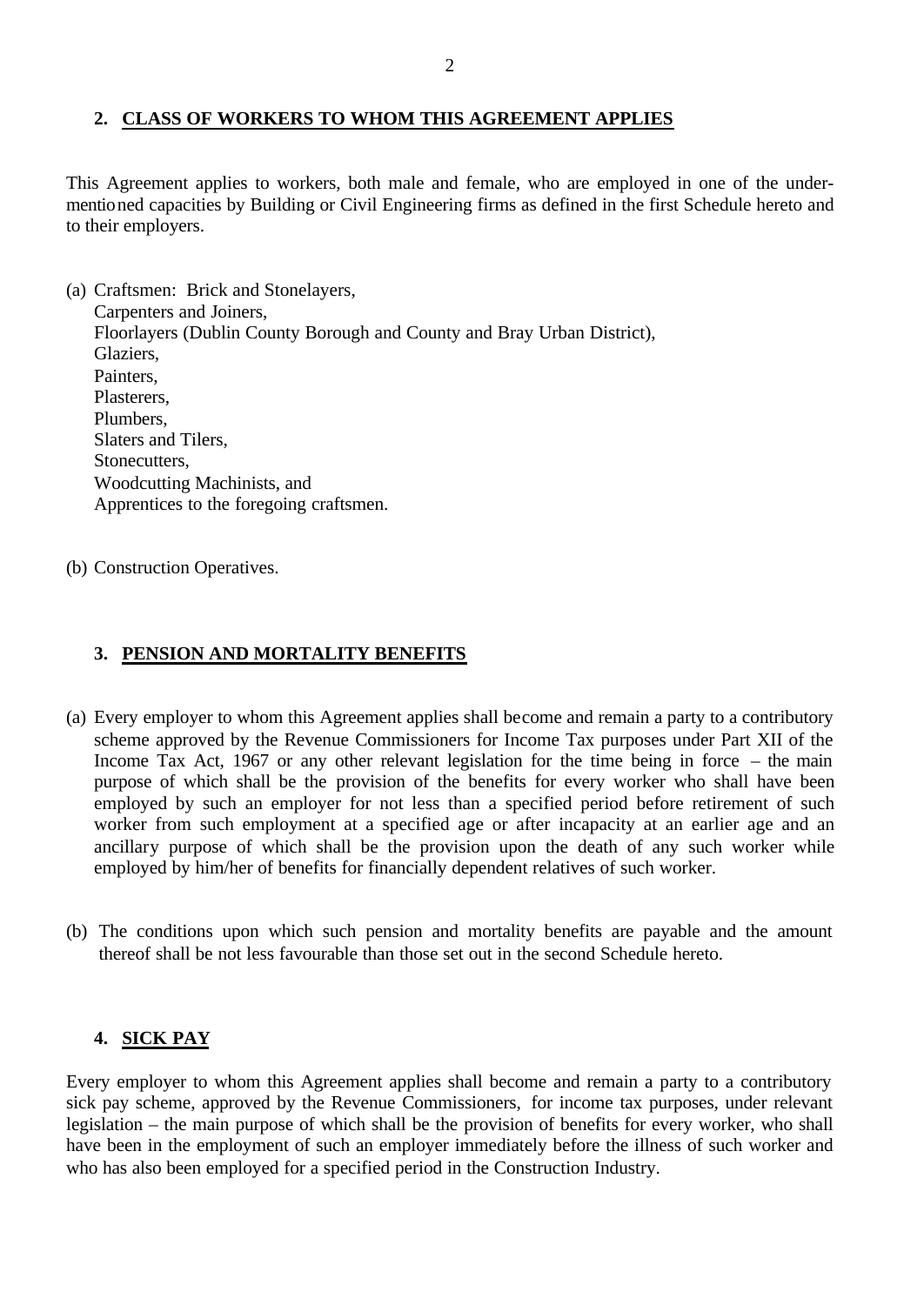## **5. MACHINERY FOR SETTLING GRIEVANCES AND DISPUTES**

If a trade dispute occurs between workers to whom this Agreement relates and their employers, no strike or lockout, or other form of industrial action shall take place until the following procedures have been complied with and the Labour Court has issued a recommendation:-

## **Category A Disputes**

For the purposes of this Agreement questions concerning local matters or matters of an individua l nature are regarded as category A disputes. Where these disputes arise, the following procedure shall be complied with:

- (a) The grievance or dispute shall in the first instance be discussed between the parties concerned. If the dispute is not resolved within *3 days* it may be referred to the trade union concerned and, where appropriate, the Construction Industry Federation (CIF). Notice in writing of the dispute shall be given by the individual concerned or his/her trade union to the CIF.
- (b) If the dispute is not resolved within *7 days*, or such longer period as may be mutually agreed, the issue may be referred to a Construction Industry Disputes Tribunal (CIDT).
- (c) The CIDT will issue a decision within *one week*. The decision of the CIDT, where unanimous, shall be binding.
- (d) Other decisions may be appealed to a Rights Commissioner, the Labour Relations Commission or the National Joint Industrial Council (NJIC) as appropriate.
- (e) If the issue remains unresolved, it shall be referred to the Labour Court for investigation and recommendation.

## **Construction Industry Disputes Tribunal**

The Tribunal shall be established to deal with Category A disputes as defined above. The Tribunal will consist of the following:

- Independent Chairman. The Chairman of the NJIC may act as the independent Chairman in this regard
- One employer representative to be nominated by the employers' side of the NJIC
- One trade union representative to be nominated by the employees' side of the NJIC

#### **Category B Disputes**

For the purposes of this Agreement questions concerning wages, working hours and conditions of employment in the industry are regarded as Category B disputes.

Where these issues arise, the following procedure shall be complied with: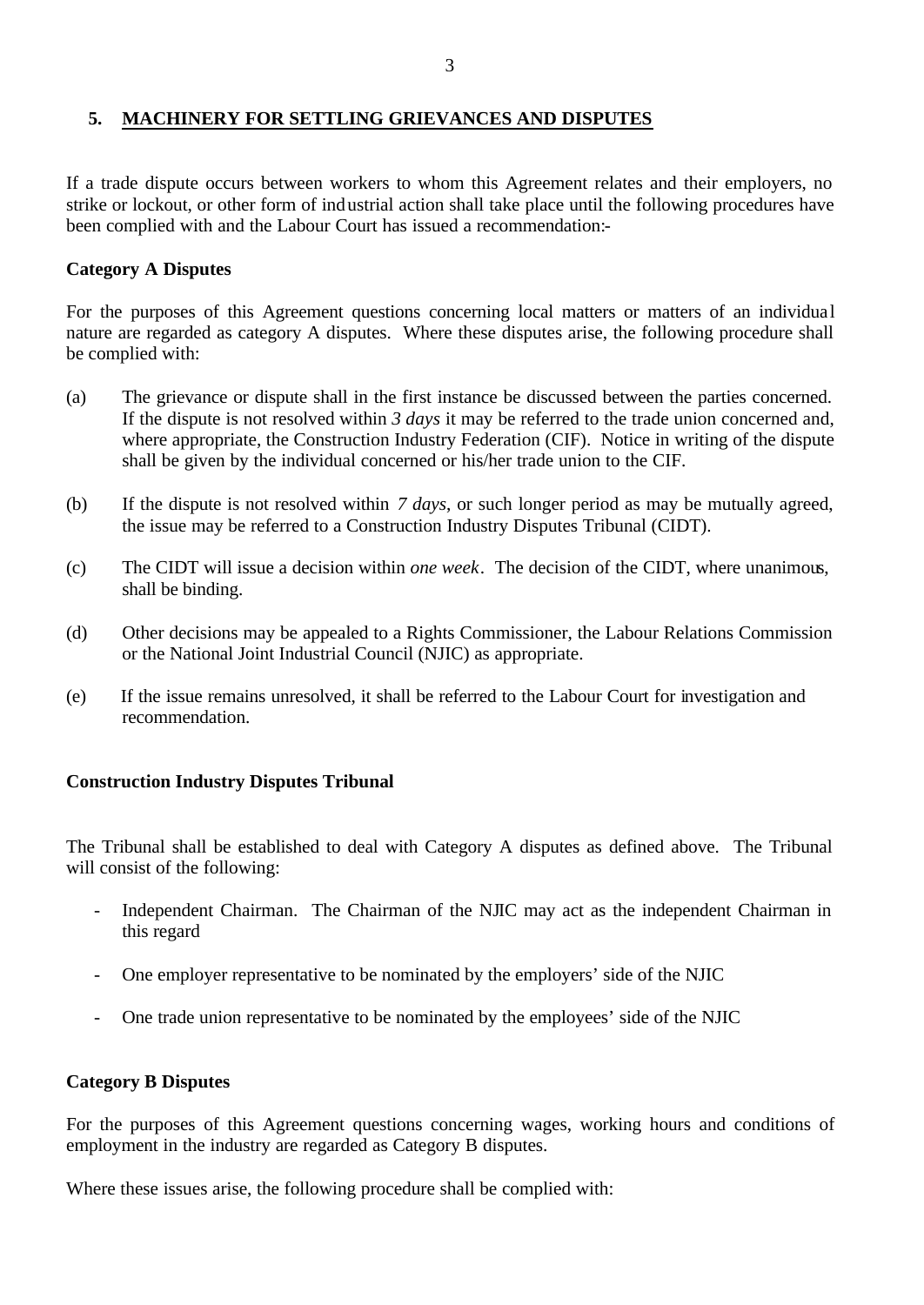- (a) Any grievance or dispute that arises between workers and employers covered by this Agreement will in the first instance be discussed between the parties concerned and their trade unions.
- (b) Where the issue remains unresolved after (a) above, it shall be referred to the NJIC. The Secretary of the NJIC, within *3 days* of receiving written notification of the dispute from either of the parties involved, shall arrange a meeting to discuss the issue in dispute.
- (c) If after a meeting of the NJIC the issue remains unresolved, it shall be referred to the Labour Court for investigation and recommendation.

## **6. PROVISION FOR VARIATION OF THIS AGREEMENT**

This agreement may be varied in accordance with the provisions of Section 28 of the Industrial Relations Act, 1946.

#### **7. REGISTRATION OF THIS AGREEMENT**

The parties to this Agreement shall make application to the Labour Court to have the Agreement Registered.

#### **SIGNED for and on behalf of:**

#### **TRADE UNIONS**

| AMALGAMATED SOCIETY OF WOODWORKERS                                                                                     | <b>Jim Cox</b> |
|------------------------------------------------------------------------------------------------------------------------|----------------|
| SERVICES, INDUSTRIAL, PROFESSIONAL,<br>TECHNICAL UNION (FORMERLY IRISH TRANSPORT AND<br><b>GENERAL WORKERS' UNION)</b> | John Conroy    |
| SERVICES, INDUSTRIAL, PROFESSIONAL, TECHNICAL UNION<br>(FORMERLY WORKERS UNION OF IRELAND)                             | James Larkin   |
| OPERATIVE, PLASTERERS & ALLIED TRADES SOCIETY OF IRELAND                                                               | G. Doyle       |
| AMALGAMATED SOCIETY OF PAINTERS AND DECORATORS                                                                         | John O' Leary  |
| PLUMBING TRADES UNION                                                                                                  | P. Ferris      |
| <b>IRISH SOCIETY OF WOODCUTTING MACHINISTS</b>                                                                         | G.H. Wall      |
| NATIONAL ENGINEERING UNION                                                                                             | J. Cassidy     |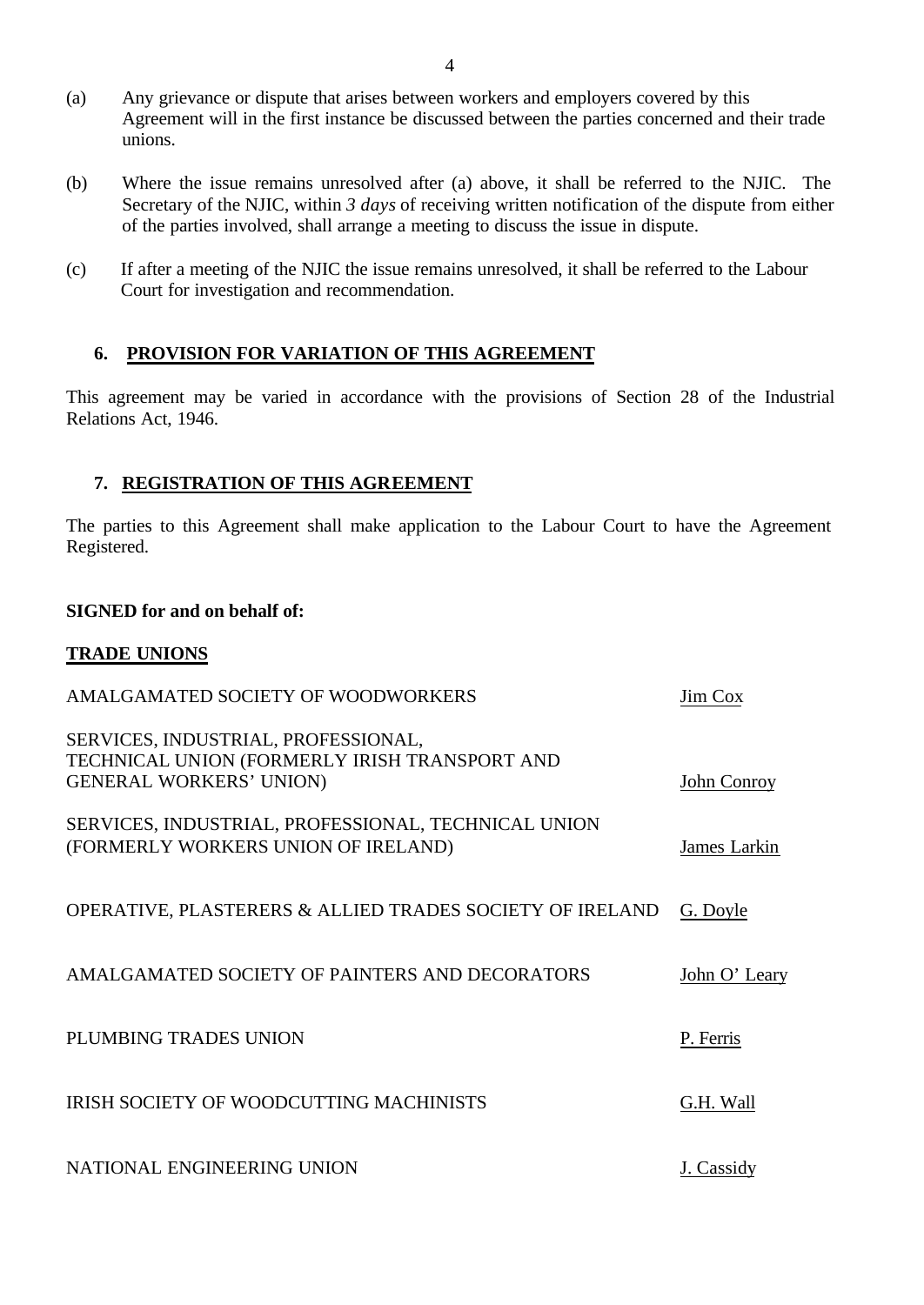| IRISH NATIONAL PAINTERS AND DECORATORS TRADE UNION                                            | John Mulhall     |
|-----------------------------------------------------------------------------------------------|------------------|
| <b>IRISH NATIONAL UNION OF WOODWORKERS</b>                                                    | P.F. McGrath     |
| UNITED HOUSE AND SHIP PAINTERS AND DECORATORS<br><b>TRADE UNION OF IRELAND</b>                | L. Hudson        |
| AUTOMOBILE GENERAL ENGINEERING & MECHANICAL<br><b>OPERATIVES UNION</b>                        | B. Leonard       |
| AMALGAMATED SOCIETY OF SLATERS, TILERS AND<br><b>ROOFING OPERATIVES</b>                       | J.M. Moore       |
| AMALGAMATED TRANSPORT AND GENERAL<br><b>WORKERS' UNION</b>                                    | M.P. Merrigan    |
| SERVICES, INDUSTRIAL, PROFESSIONAL, TECHNICAL UNION<br>(FORMERLY FEDERATION OF RURAL WORKERS) | James Tully T.D. |
| Building Workers Trade Unions on behalf of:                                                   |                  |
| ANCIENT GUILD OF BRICK AND STONELAYERS<br>STONECUTTERS UNION OF IRELAND                       | Frank O' Connor  |
| <b>EMPLOYERS</b>                                                                              |                  |

THE CONSTRUCION INDUSTRY FEDERATION (FORMERLY THE FEDERATION OF BUILDERS, CONTRACTORS AND ALLIED EMPLOYERS OF IRELAND). Thomas Reynolds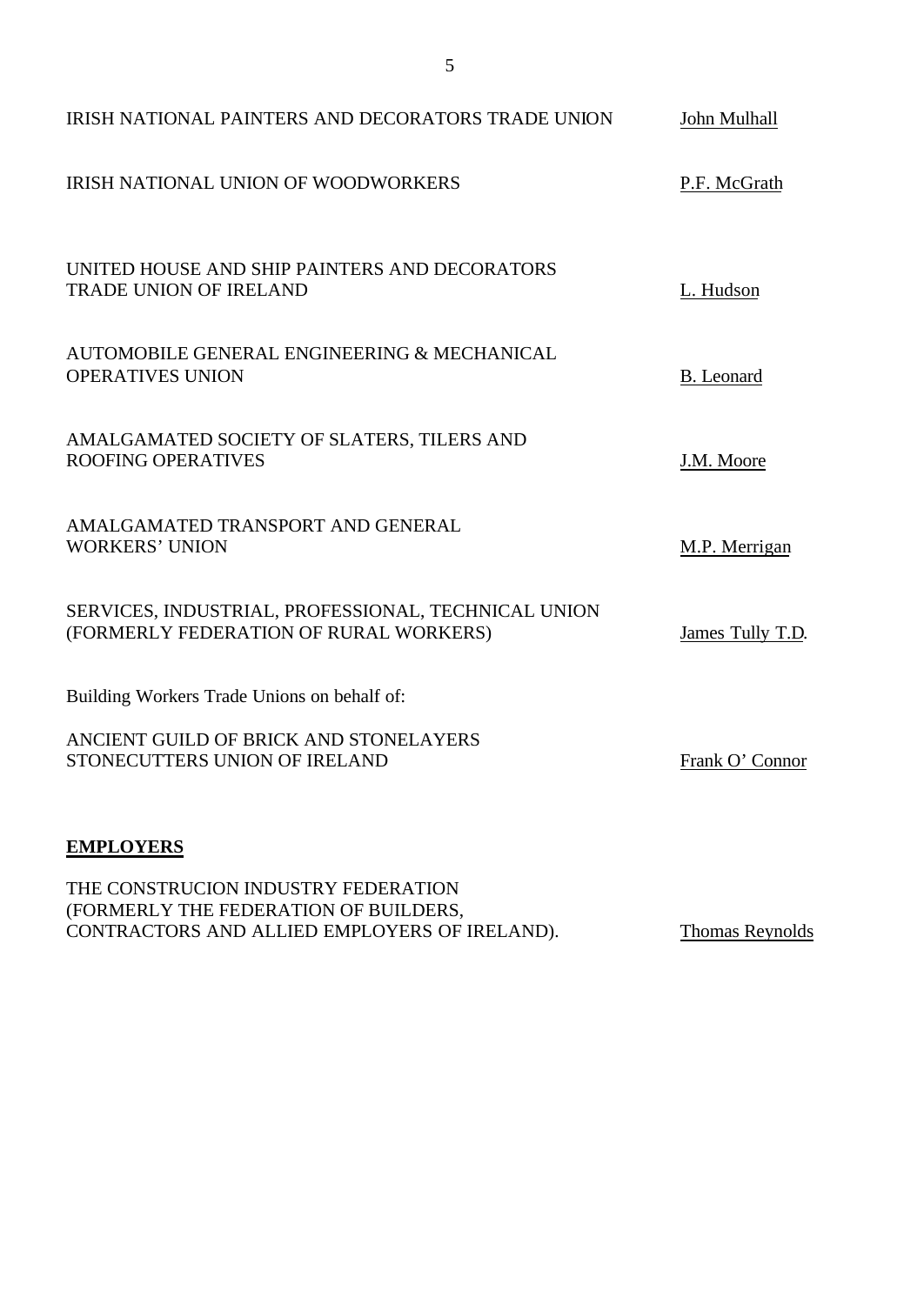#### **FIRST SCHEDULE**

- 1. For the purpose of this Agreement a building firm means a firm the principal business of which is one or a combination of any of the following activities:
	- (a) The construction, reconstruction, alteration, repair, painting, decoration, fitting of glass in buildings and demolition of buildings;
	- (b) The installation, alteration, fitting, repair, painting, decoration, maintenance and demolition in any building, or its site, of articles, fittings, pipes containers, tubes, wires or instruments (including central heating apparatus, machinery and fuel container connected thereto) for the heating, lighting, power or water supply of such buildings;
	- (c) (i) The clearing and laying out of sites for buildings.
		- (ii) The construction of foundation on such sites.
		- (iii) The construction, reconstruction, repair and maintenance within such sites of all sewers, drains and other works for use in connection with sanitation of buildings or the disposal of waste.
		- (iv) The construction, reconstruction, repair and maintenance on such sites of boundary walls, railings and fences for the use, protection or ornamentation of buildings.
		- (v) The making of roads and paths within the boundaries of such sites.
	- (d) The manufacture, alteration, fitting, and repair of articles of worked stone (including rough punched granite and stone), granite, marble, slate and plaster.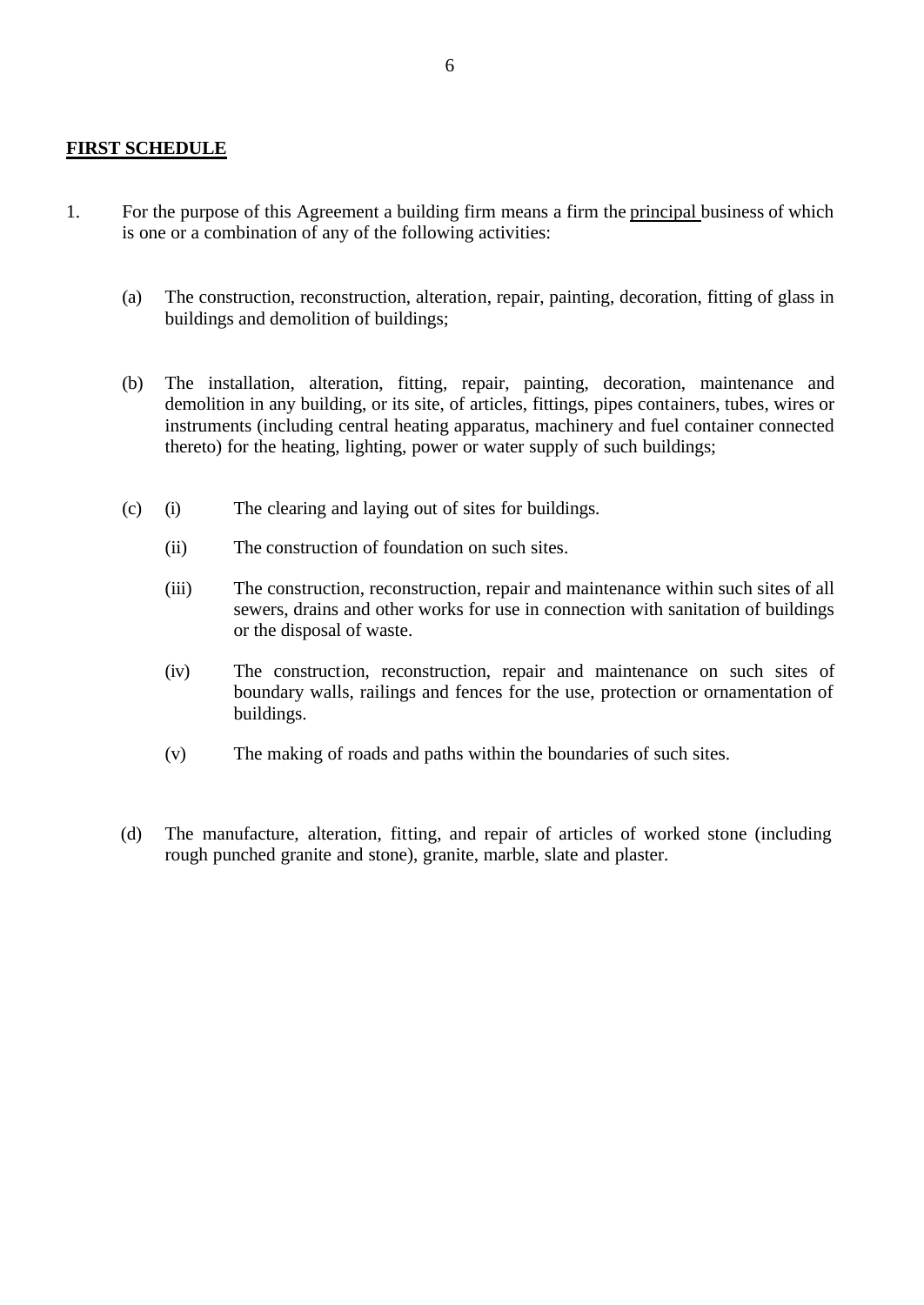#### **BUT**

## **FOR THE PURPOSE OF THIS AGREEMENT A BUILDING FIRM DOES NOT MEAN A FIRM WHOSE PRINCIPAL BUSINESS IS ONE OR A COMBINATION OF ANY OF THE FOLLOWING ACTIVITIES:**

## **MINING OR CALCINING OF GYPSUM AND/OR THE MANUFACTURE OF PLASTER, PLASTER OF PARIS, BAG PLASTER, PLASTER-BOARD.**

- 2. For the purpose of this agreement a Civil Engineering firm means a firm the principal business of which is one or a combination of any of the following activities:
	- (a) The construction, reconstruction, alteration, repair, painting, decoration and demolition of:

roads, paths, kerbs, bridges, viaducts, aqueducts, harbours, docks, wharves, piers, quays, promenades, landing places, sea defences, airports, canals, waterworks, reservoirs, filter beds, works for the production of gas and electricity, sewerage works, public mains for the supply of water or the disposal of sewerage and all work in connection of buildings and their sites with such mains.

River works, dams, weirs, embankments, breakwater, moles, work for the purpose of road drainage or the prevention of coastal erosion; cattle markets, fairgrounds, sports grounds, playgrounds, tennis-courts, ball alleys, swimming pools, public baths, bathing places in concrete, stone, tarmacadam, asphalt or such like material, any boundary walls, railing, fences and shelter erected thereon.

- (b) The painting or decorations of poles, masts, standards, pylons for telephone, telegraph, radio communications and broadcasting; and
- (c) Ground levelling, ground formation or drainage in connection with the construction or reconstruction of grass sports grounds, public links, play-grounds, racecourses and greyhound racing tracks, but excluding the sowing of grass seed on such grounds.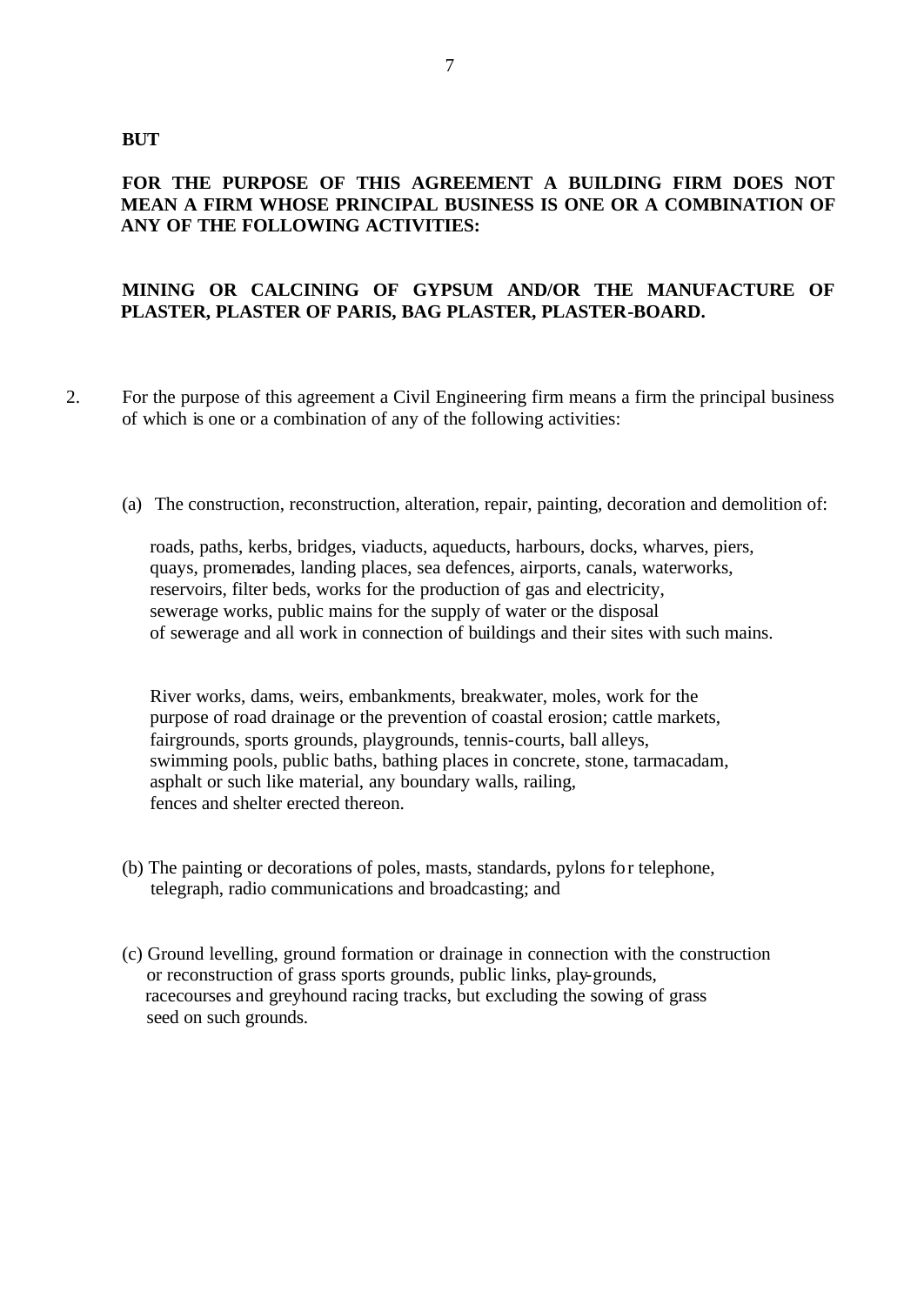## **SECOND SCHEDULE**

#### **Pensions Act, 1990 (as amended)**

- **1.** In the event that any provision of the Second Schedule of this Agreement conflicts with the terms of the Pensions Act, 1990 (as amended) and/or Regulations made there under, the terms of the Pensions Act, 1990 (as amended) and/or Regulations made there under shall be deemed to apply and take precedence over any such conflicting provision contained in the Second Schedule except where the provisions of the Second Schedule of this Agreement are more beneficial to the member and provided that application of the Terms of the Second Schedule in any such case shall not be contrary to the form of the Statute in such case made and provided.
- 2. The reference to the average Construction Industry wage in this document refers to a rate which is the average of the NJIC average Construction Operatives rate and the NJIC craft rate applicable in respect of workers to whom this Agreement applies.
- 3. The Scheme shall be contributory. Until  $31<sup>st</sup>$  December 2006, each employer to whom this agreement applies shall be entitled to deduct from each worker a sum not exceeding €14.50 per week. The balance of  $\epsilon 21.74$  shall be payable by the employer, the full weekly contribution for 2006 being €36.24.

From 1<sup>st</sup> January 2007, the combined employer/worker contribution in any calendar year shall be 7% of the average Construction Industry wage (as defined in paragraph 2) in force on the 30<sup>th</sup> September immediately prior to the year in question. Each employer to whom this Agreement applies shall be entitled to deduct from each worker a sum not exceeding 2.8% of average Construction Industry wage. The balance of 4.2% of the average Construction Industry wage shall be payable by the employer.

The first employer in any working week shall be responsible for the full deduction for that week.

- 4. An employer who fails or neglects to make the authorised deduction from wage of a worker or who having made the authorised deduction fails to remit it to the Scheme within 21 days of the end of the month in which the deduction was made shall be liable for the total cost required, to ensure that the value of workers pension is maintained in full for his/her period of service with such employer.
- 5. The normal age for retirement shall be 65 years. A worker may retire from work from age 60 onwards.
- 6. Contributions to the Scheme on behalf of a worker will be held in his/her own account and invested until drawn down. This will happen on retirement or, if earlier, death. The benefits then arising will derive solely from the member's own account unless a death in service benefit arises. Contributions to the Scheme shall not be refundable before reaching retirement age.
- 7. Every worker to whom this Agreement applies shall be eligible for inclusion in a Scheme which shall offer him/her the following benefit choices:
	- (a) A tax-free lump sum of an amount not greater than 25% of their accumulated fund subject to Revenue restrictions.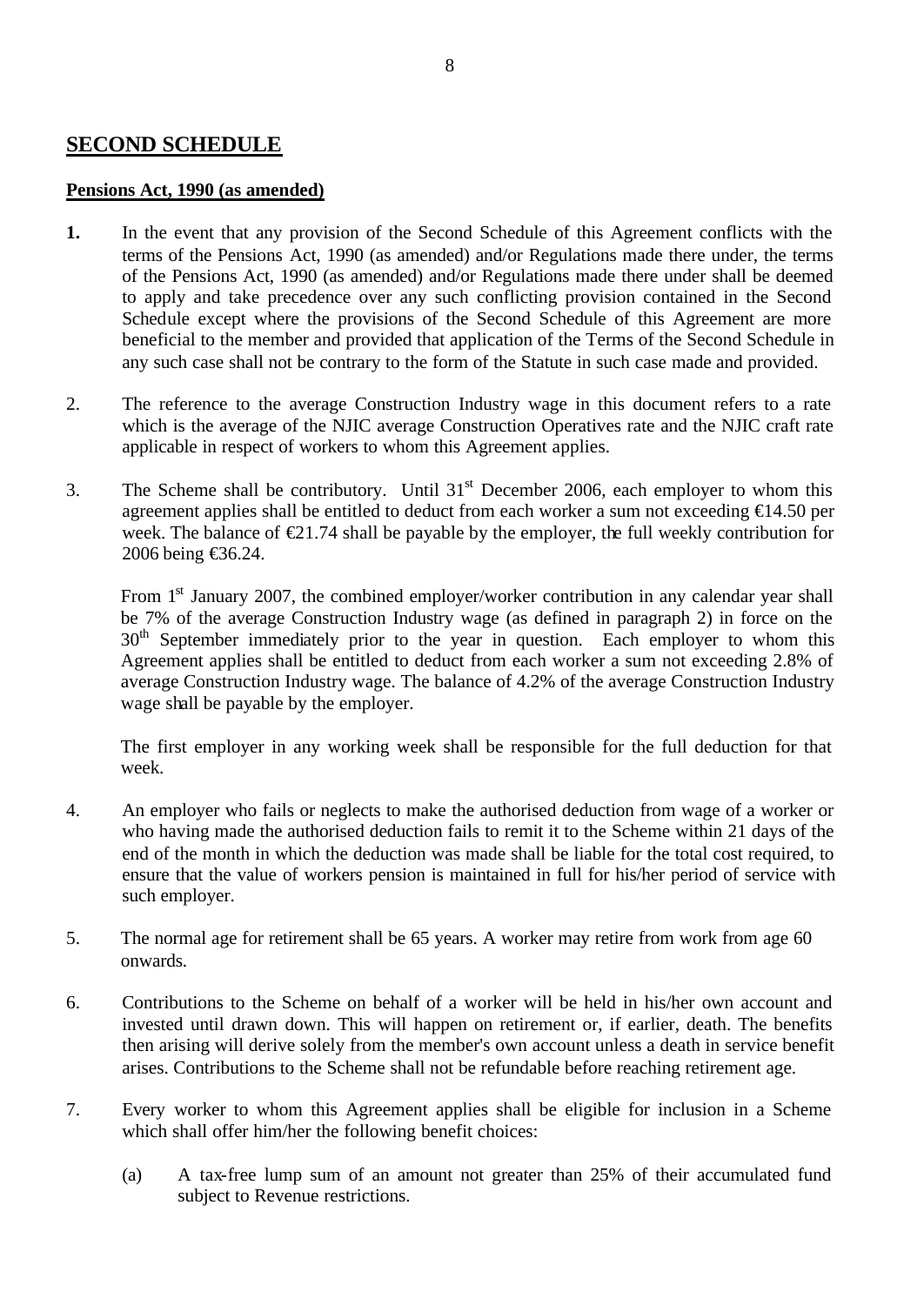- (b) A member may purchase solely from his/her own account any one of the following options:
- i. A fixed members Pension (non-indexed) with no Surviving Spouses Benefit attached.
- ii. A fixed members Pension (no indexation) with a 50% Surviving Spouses Benefit attached.
- iii. An indexed members Pension (indexed at 3% per annum) with no Surviving Spouses Benefit attached.
- iv. An indexed members Pension (indexed at 3% per annum) with a 50% Surviving Spouses Benefit attached.
- v. Where a members remaining fund after taking his/her 25% tax-free lump sum is less than  $\epsilon$ 15,000 the member will be offered the option to fully commute his/her Pension to a lump sum payment. This lump sum payment may be subject to tax dependant on the member's tax status.

Where a member is paid a pension under options (i) to (iv) above, the payment of the member's pension will be guaranteed for a minimum of five years (i.e. if a member dies within five years of retirement that member's full pension will continue to be paid to the member's dependant(s) for the remainder of the five year guarantee period).

Where a Spouses Benefit is payable it will only come into affect at the end of the five year guarantee period and will represent 50% of the members Pension at date of death. Where a member's pension is indexed, this indexation will also apply to that member's spouse's benefit.

A member who is not a single person and still co-habits with their Spouse will not be entitled to select a Benefit that does not have the 50% Surviving Spouses Benefit attached.

- 8. A lump sum of €63,500 Death Benefit will be paid to a deceased members dependants together with an additional benefit  $\epsilon$ 3,175 in respect of each dependant child under the age of 18, if the death should occur before the age of 65 years from whatever cause anytime after a completion of 26 weeks membership of the Scheme provided that the worker was a member of the Scheme at the time of death or that membership of the Scheme had ceased due to ill-health not more than 26 weeks prior to the date of death. In no other circumstances will this benefit be paid. To comply with the requirements of the Revenue Commissioners it may be necessary to apply part of the death benefit to provide annuities for the recipient.
- 9. Dependants shall remain for the purpose of clause 8 of this schedule, persons who were in the opinion of the Trustees of the appropriate pension fund underwriting the liabilities defined by this clause, financially dependant for support on the member immediately prior to the death of the member.
- 10. The weekly contribution payable in respect of Death in Service Benefit will be  $\epsilon 2.22$  per week. Each employer to whom this Agreement applies shall be entitled to deduct from each worker a sum not exceeding  $\bigoplus$ .11 per week. The balance of  $\bigoplus$ .11 per week shall be payable by the employer. The first employer in any working week shall be responsible for the full deduction for that week.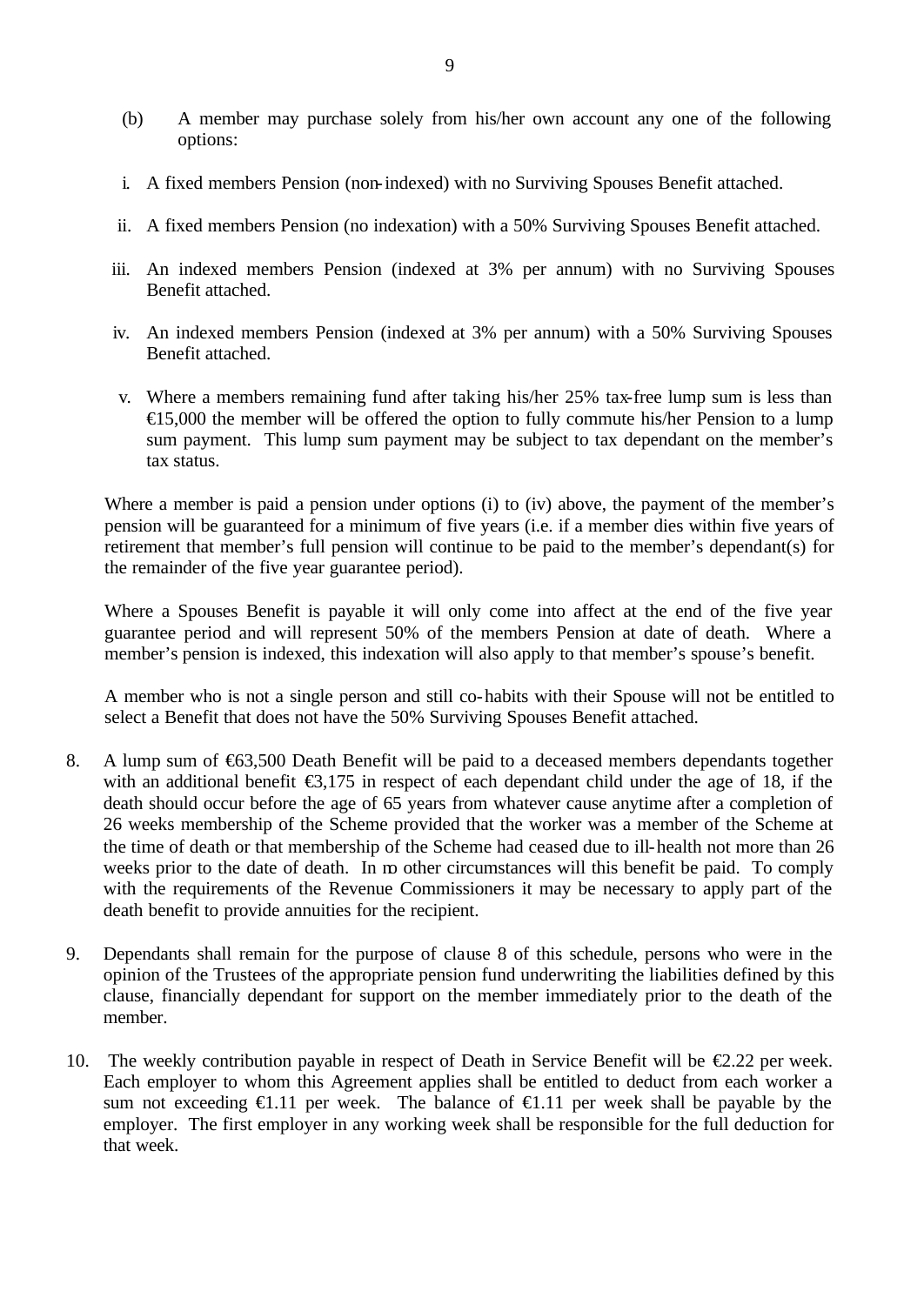- 11. A member shall not lose his/her rights to have contributions paid on his/her behalf by changing his/her job within the Construction Industry as covered by the Agreement and the employer to whom the member changes employment shall be liable to ensure the continued payment of contributions required under the terms of the Scheme on behalf of the member.
- 12. Where an employer fails to provide for the benefits set out in this Agreement that employer shall in default be liable to pay to the member and or his/her dependants any benefits due or to become due under this Agreement.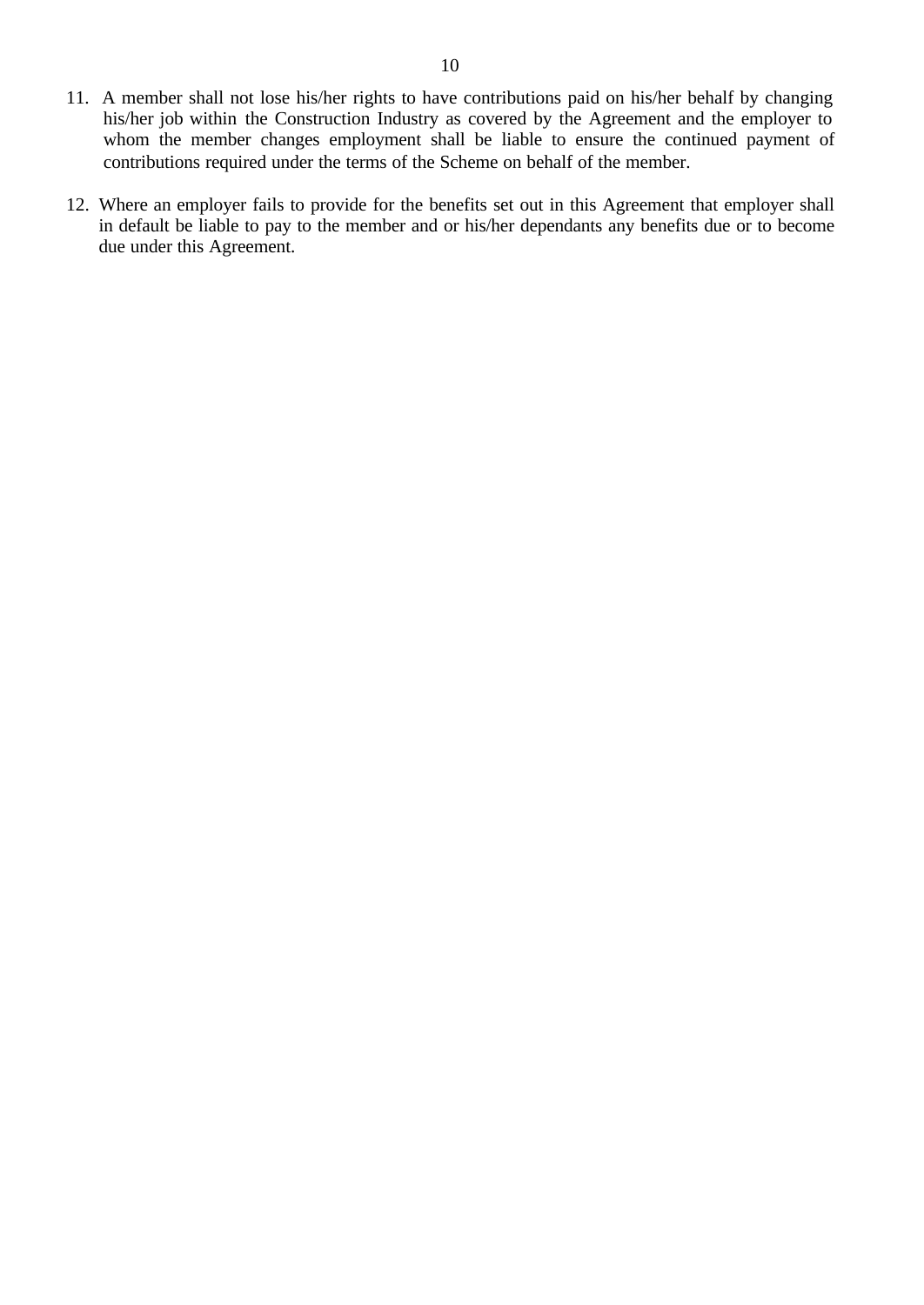## **THIRD SCHEDULE**

### **SICK PAY STANDARD BENEFIT**

- 1. The Scheme shall provide for the payment of a standard Sick Pay Benefit for a period of not more than 10 weeks whether continuous or otherwise in any calendar year in the case of any claimant.
- 2. The daily rate of sick pay as at the date of the variation of this document is  $\epsilon$ 3.06 per day.
- 3. The daily rate of sick pay shall increase thereafter at the beginning of each calendar year by an amount which reflects the increase in the consumer price index ("CPI") for the year ending  $30<sup>th</sup>$ September in the previous year.
- 4. Supplementary Sick Pay Benefit; automatic if a claimant produces written evidence from the Department of Social Welfare to the effect that the claimant has no entitlement to Social Welfare benefit because of inadequate record of Social Welfare contributions but that he/she has at least 13 Social Welfare contribution weeks registered (paid or credited) for the Social Welfare benefit year in which the claim arises, the Scheme will automatically pay supplementary weekly benefit the amount of which will be based on the Social Welfare flat rate disability benefit applicable to an insured person of a similar status with 39 Social Welfare contributions registered (paid or credited) for the appropriate contribution year.
- 5. Supplementary Sick Pay Benefit; discretionary if a claimant has less than 13 weeks Social Welfare registered contributions (paid or credited) in the relevant Social Welfare year there shall be provision for the payment of supplementary benefit under these circumstances and of such amount as deemed appropriate provided that such claim is supported in writing by a full time Trade Union Official. The Trustees of the Scheme underwriting the benefits shall have absolute discretion in the payment of such claims, as the amount of benefit paid and the circumstances under which payment would be made. The benefits payable under clause 4 of this schedule shall be referred to when determining maximum benefit payable under this clause.
- 6. Contributions The total weekly contribution per member shall be 0.30% of the average basic Construction wage (as set out in clause 2 of the second schedule to this Agreement) in effect at  $30<sup>th</sup>$  September in the year previous to the year in which the contributions are being made. The Scheme shall be contributory. Each employer to whom this agreement applies shall be entitled to deduct from each member a sum not exceeding 0.10% of the average Construction basic wage. The balance of the contribution rate is payable by the employer. The first employer in any working week shall be responsible for the full deduction.
- 7. Employers who fail or neglect to make the authorised deduction shall be liable for the total contribution required to ensure that the workers sick pay benefits are maintained in full for the period of service with such employer.
- 8. Benefit Limitations In any calendar year a claimant may not receive benefit from the Scheme for a period in excess of 10 weeks irrespective of whether the claim is for a single period of 10 weeks or for successive periods of shorter duration.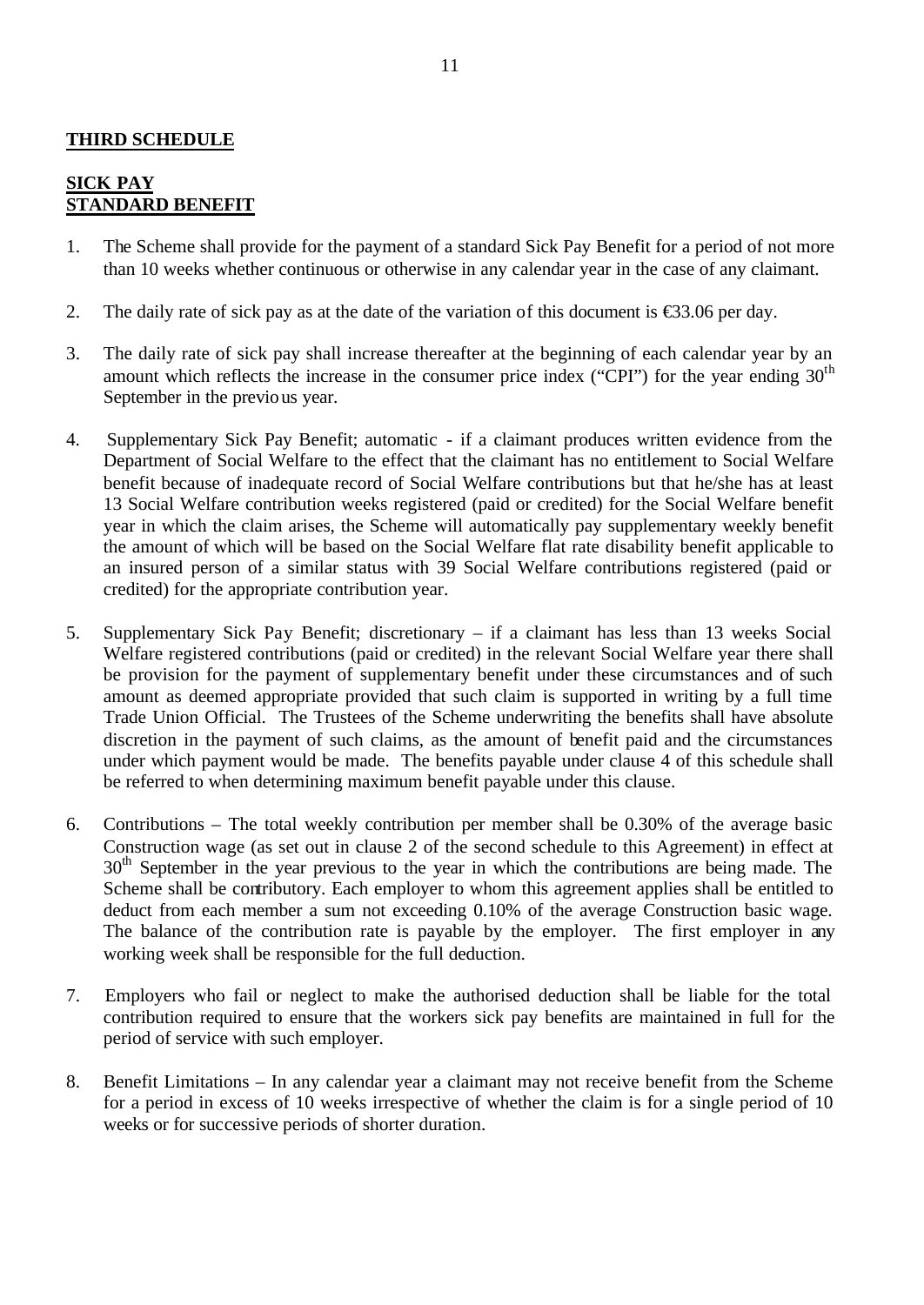- 9. Waiting Period No claimant shall be entitled to any benefit from the Scheme for the first three working days of disability except where a claim is treated as a continuation of a previous claim in accordance with the provisions of Rule 10 below.
- 10. Continuous Claims Continuity of sick pay benefit from the Scheme shall be maintained as a continuous claim from the first working day of disability where a claimant has returned to work for a period of two working days or less, provided that the sick pay entitlement from the Scheme has not been exhausted by reference to the Rule 8 above.
- 11. Proportionate Payments Benefits for individual working days of disability shall be calculated on a proportionate basis with the relevant daily rate being determined as 1/5 of the corresponding benefit for the full working week.
- 12. Eligibility for Benefit
	- (a) A participating employee must, in order to be eligible for benefit have at least 13 weekly sick pay contributions to his/her credit in the 6 months immediately preceding the initial date of disability and must be employed by a participating employer immediately prior to the initial date of claim.
	- (b) No claimant shall be entitled to benefit for a period of disability or for a part of a period of disability during which he/she is unemployed or has ceased to be employed by a participating employer.
- 13. General Provisions
	- (a) Employees on emergency tax deduction shall be automatically excluded from the operation of the Scheme but shall be admitted when the appropriate taxation documents are obtained.
	- (b) An employer shall be entitled, at his/her own expense, to have any worker considered to be an abnormal risk in respect of a particular complaint (e.g. a recurring illness) medically examined in respect of that complaint as a pre-requisite to determining his/her eligibility into the Scheme. This right may be also exercised when an employee has claimed his/her full entitlement of 10 weeks sick pay benefit in any calendar year to determine his/her eligibility to continue in the Scheme. Where a member is disqualified from the Scheme as an abnormal risk he/she may be readmitted to the Scheme if his/her illness is certified as cured by an independent doctor agreed to by both parties.
	- (c) A written claim must be submitted by the applicant for sick pay benefit and submitted together with a medical certificate (or social welfare certificate), each week to the employer within two calendar months of illness. If the applicant is not well enough to complete the claim somebody may do it on his/her behalf. The Scheme may have the applicant subjected to an independent medical examination. Where a claim is made within two calendar months of the original date of illness benefit will be payable retrospective to the fourth day of illness subject to paragraph 10 of the schedule. If the claim is not made within two calendar months of the initial date of illness benefit will be paid only from the date of claim.